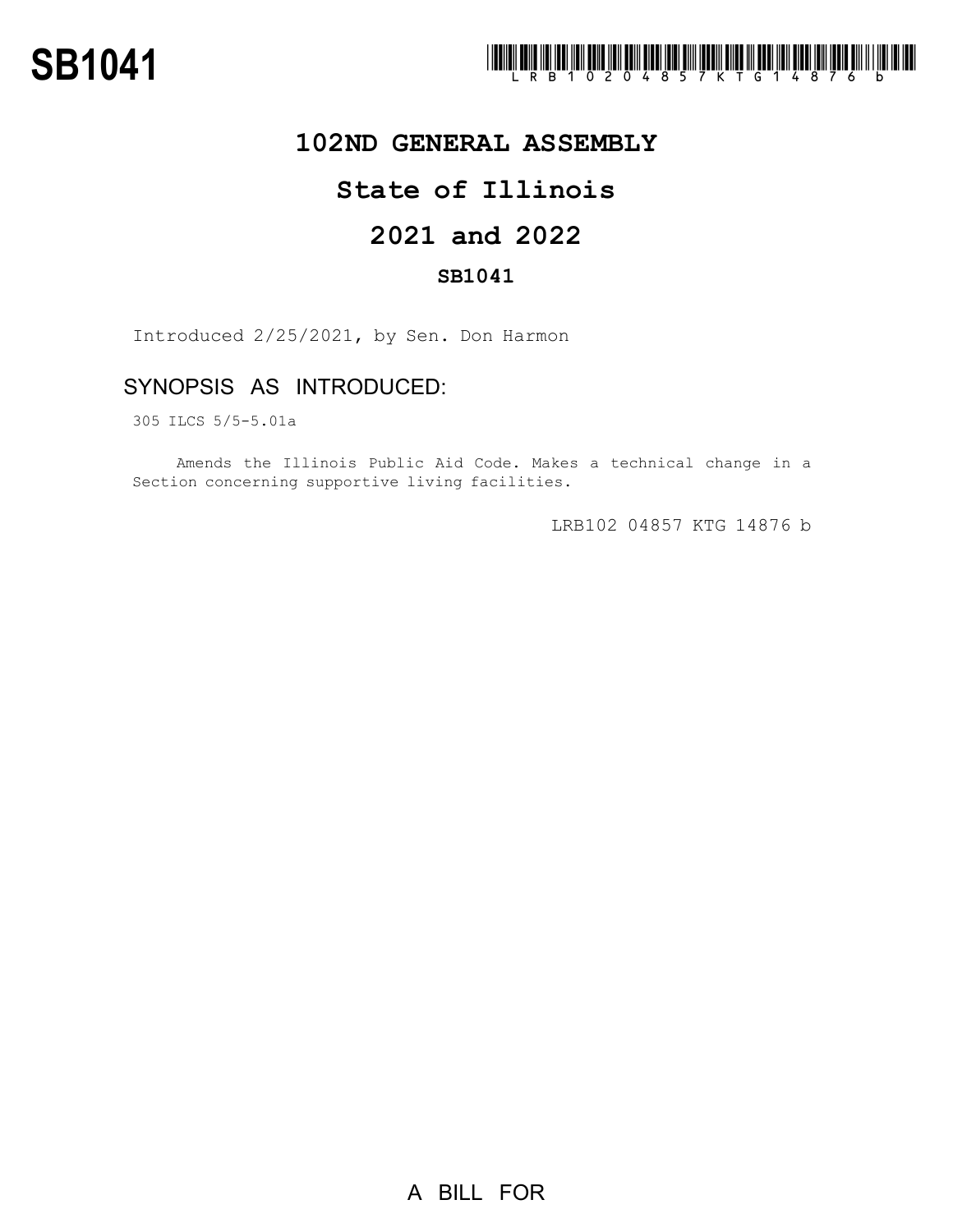AN ACT concerning public aid.

#### **Be it enacted by the People of the State of Illinois, represented in the General Assembly:** 2 3

Section 5. The Illinois Public Aid Code is amended by changing Section 5-5.01a as follows: 4 5

(305 ILCS 5/5-5.01a) 6

7

1

Sec. 5-5.01a. Supportive living facilities program.

(a) The The Department shall establish and provide oversight for a program of supportive living facilities that seek to promote resident independence, dignity, respect, and well-being in the most cost-effective manner. 8 9 10 11

A supportive living facility is (i) a free-standing facility or (ii) a distinct physical and operational entity within a mixed-use building that meets the criteria established in subsection (d). A supportive living facility integrates housing with health, personal care, and supportive services and is a designated setting that offers residents their own separate, private, and distinct living units. 12 13 14 15 16 17 18

Sites for the operation of the program shall be selected by the Department based upon criteria that may include the need for services in a geographic area, the availability of funding, and the site's ability to meet the standards. 19 20 21 22

23

(b) Beginning July 1, 2014, subject to federal approval,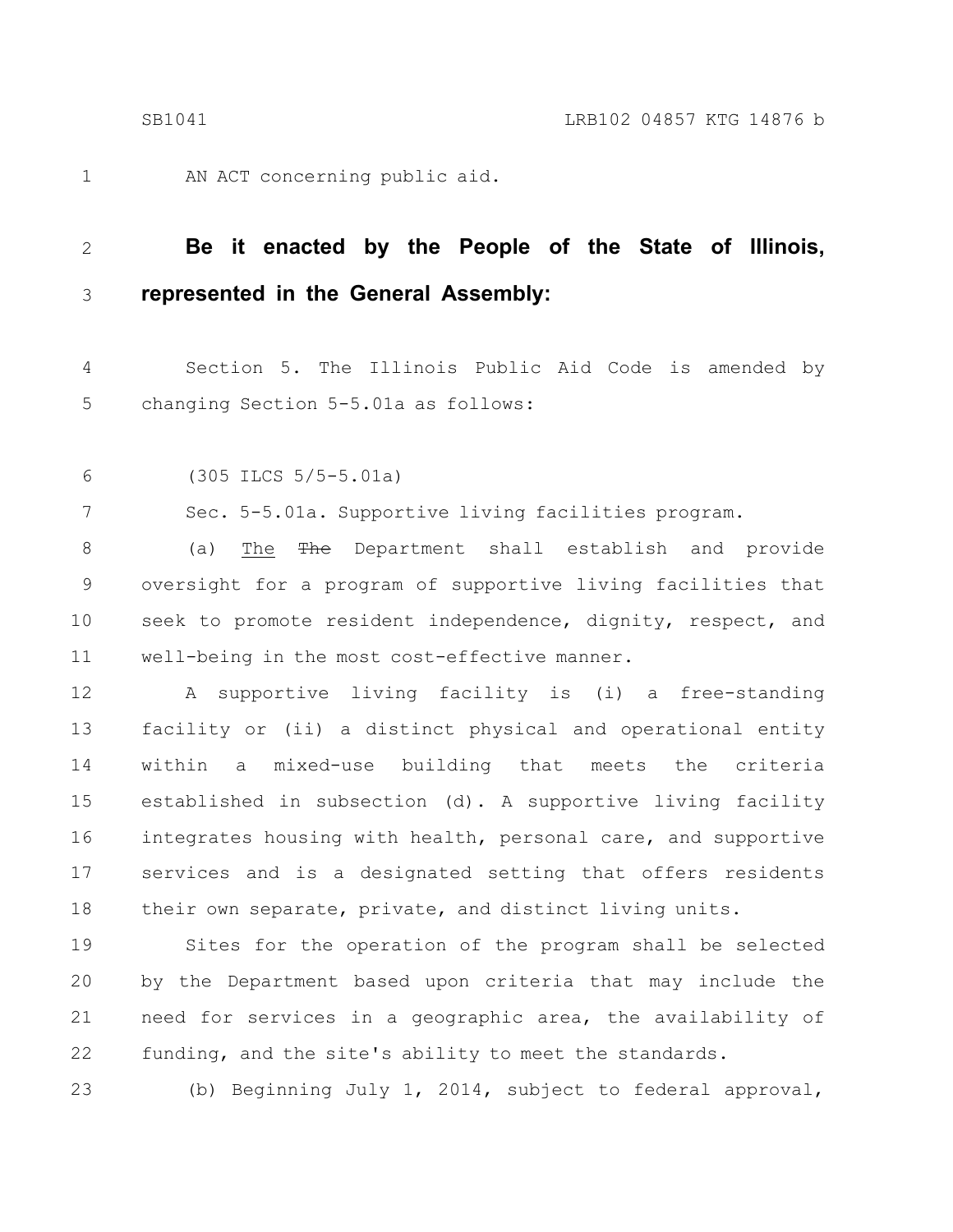the Medicaid rates for supportive living facilities shall be equal to the supportive living facility Medicaid rate effective on June 30, 2014 increased by 8.85%. Once the assessment imposed at Article V-G of this Code is determined to be a permissible tax under Title XIX of the Social Security Act, the Department shall increase the Medicaid rates for supportive living facilities effective on July 1, 2014 by 9.09%. The Department shall apply this increase retroactively to coincide with the imposition of the assessment in Article V-G of this Code in accordance with the approval for federal financial participation by the Centers for Medicare and Medicaid Services. 1 2 3 4 5 6 7 8 9 10 11 12

The Medicaid rates for supportive living facilities effective on July 1, 2017 must be equal to the rates in effect for supportive living facilities on June 30, 2017 increased by 2.8%. 13 14 15 16

Subject to federal approval, the Medicaid rates for supportive living services on and after July 1, 2019 must be at least 54.3% of the average total nursing facility services per diem for the geographic areas defined by the Department while maintaining the rate differential for dementia care and must be updated whenever the total nursing facility service per diems are updated. 17 18 19 20 21 22 23

(c) The Department may adopt rules to implement this Section. Rules that establish or modify the services, standards, and conditions for participation in the program 24 25 26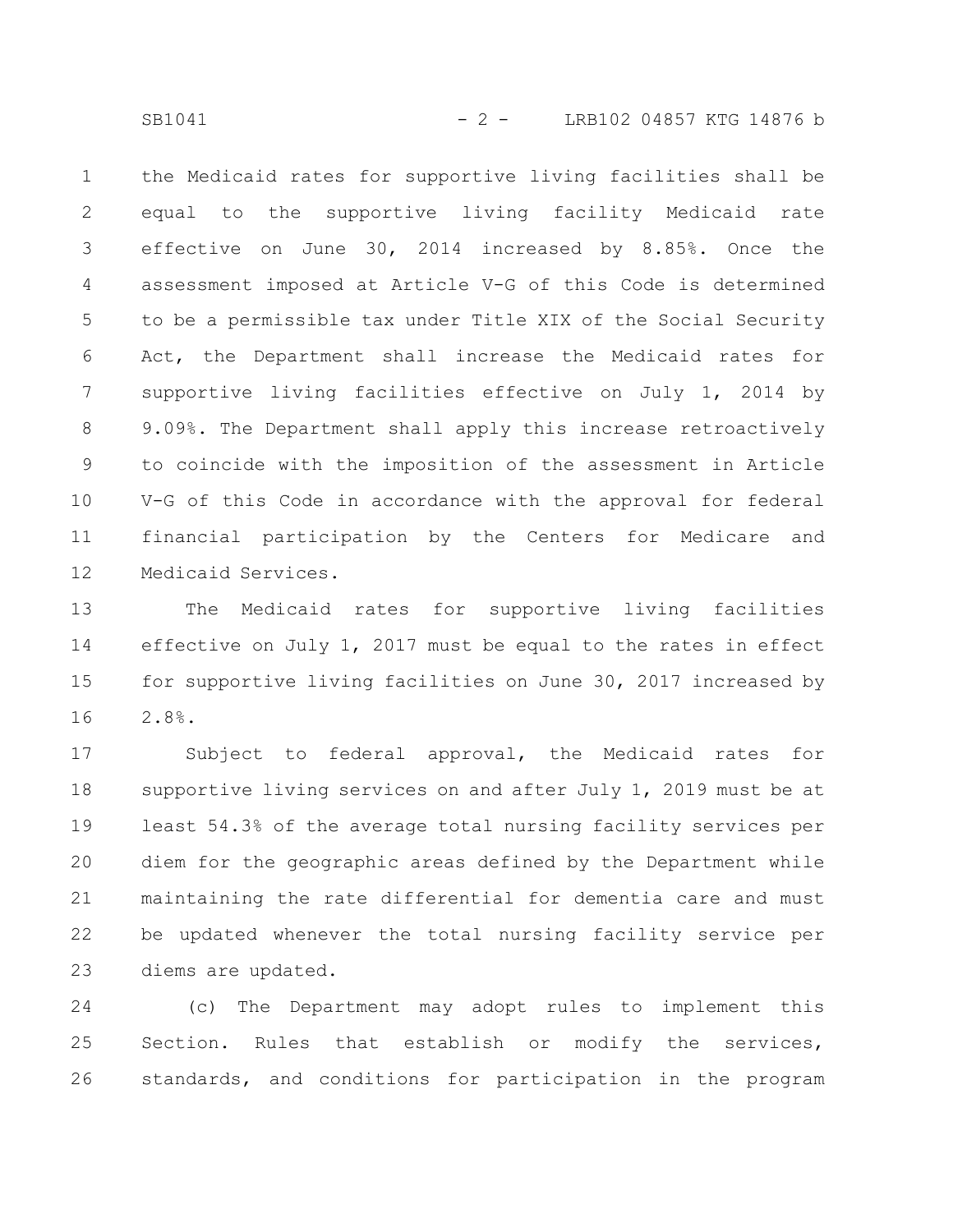shall be adopted by the Department in consultation with the Department on Aging, the Department of Rehabilitation Services, and the Department of Mental Health and Developmental Disabilities (or their successor agencies). 1 2 3 4

(d) Subject to federal approval by the Centers for Medicare and Medicaid Services, the Department shall accept for consideration of certification under the program any application for a site or building where distinct parts of the site or building are designated for purposes other than the provision of supportive living services, but only if: 5 6 7 8 9 10

(1) those distinct parts of the site or building are not designated for the purpose of providing assisted living services as required under the Assisted Living and Shared Housing Act; 11 12 13 14

(2) those distinct parts of the site or building are completely separate from the part of the building used for the provision of supportive living program services, including separate entrances; 15 16 17 18

(3) those distinct parts of the site or building do not share any common spaces with the part of the building used for the provision of supportive living program services; and 19 20 21 22

(4) those distinct parts of the site or building do not share staffing with the part of the building used for the provision of supportive living program services. 23 24 25

(e) Facilities or distinct parts of facilities which are 26